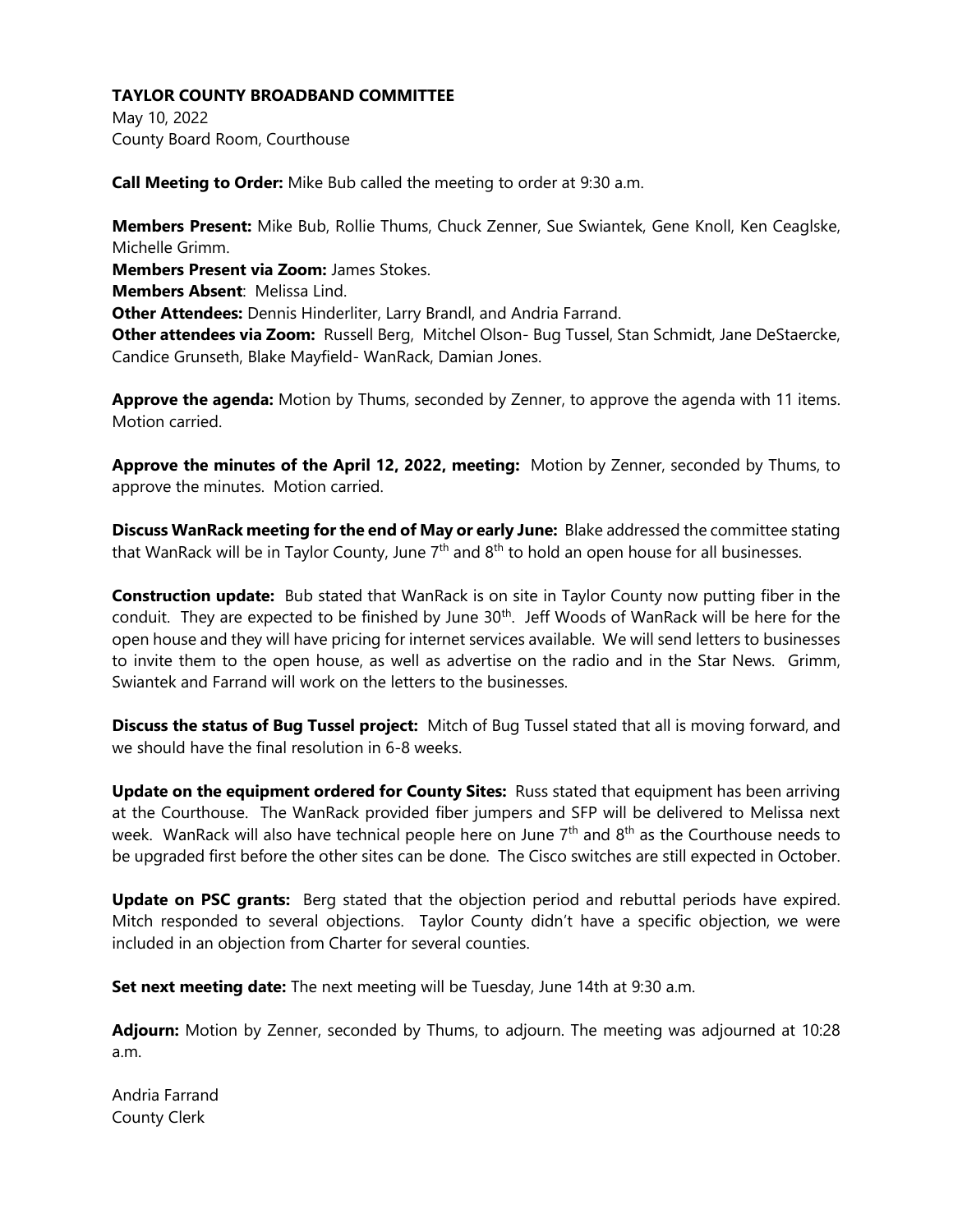April 12, 2022 County Board Room, Courthouse

**Call Meeting to Order:** Mike Bub called the meeting to order at 9:32 a.m.

**Members Present:** Mike Bub, Rollie Thums, Chuck Zenner, Gene Knoll, Ken Ceaglske, James Stokes, Michelle Grimm.

**Members Present via Zoom:** Melissa Lind.

**Members Absent**: Gene Knoll and Michael Schafer.

**Other Attendees:** Dennis Hinderliter, Larry Brandl, Brian Della-PMA Securities, Steve Deml and Andria Farrand.

**Other attendees via Zoom:** Russell Berg, Mitchel Olson- Bug Tussel, Bob Judnic, Stan Schmidt, Jane DeStaercke.

**Approve the agenda:** Motion by Thums, seconded by Zenner, to approve the agenda with 10 items. Motion carried.

**Approve the minutes of the March 1, 2022, meeting:** Motion by Zenner, seconded by Thums, to approve the minutes. Motion carried.

**Discuss financial advisory services associated with potential conduit debt issue to finance telecommunications projects in Taylor County:** Brian Della of PMA Securities was present to address the committee regarding his services. He stated that he represented Jackson County when they did the same project last year with Bug Tussel so he is very familiar with it. His costs would come out of the bond proceeds, so it is not an out-of-pocket expense. He stated that the more counties that utilize his services, the cost is split among all counties with a ceiling of \$3.00 per bond. For example, Jackson County's was 12 million for a cost of \$36,000.00. The committee asked some questions, but no action was taken.

**Update on the equipment ordered for the sites:** Lind stated that the equipment needed for fiber has pushed out to late August 2022. The Cisco switches are pushed out to October. She stated the delays are at Cisco, the manufacturer. Bub asked if there any alternatives? Mitch said he will check into it. Bub stated we need to find a different solution.

**Update on WanRack and Bug Tussel PSC grant applications:** Bub stated there were 460 grant applications submitted for \$120 million in grant dollars. At this point there have been no objections to our applications. The applications were due on March  $17<sup>th</sup>$  and there is then a 30day window for objections, followed by another 30-day window for rebuttal to objections. We should find out in May or June.

**Update on WanRack construction:** WanRack is back working in Taylor County and has crews on site. Ben Stanfley, Highway Commissioner granted exemptions to the weight limits, as did the townships they will be working in. Clark County did not provide exemptions to the POP in Thorp is not being worked on.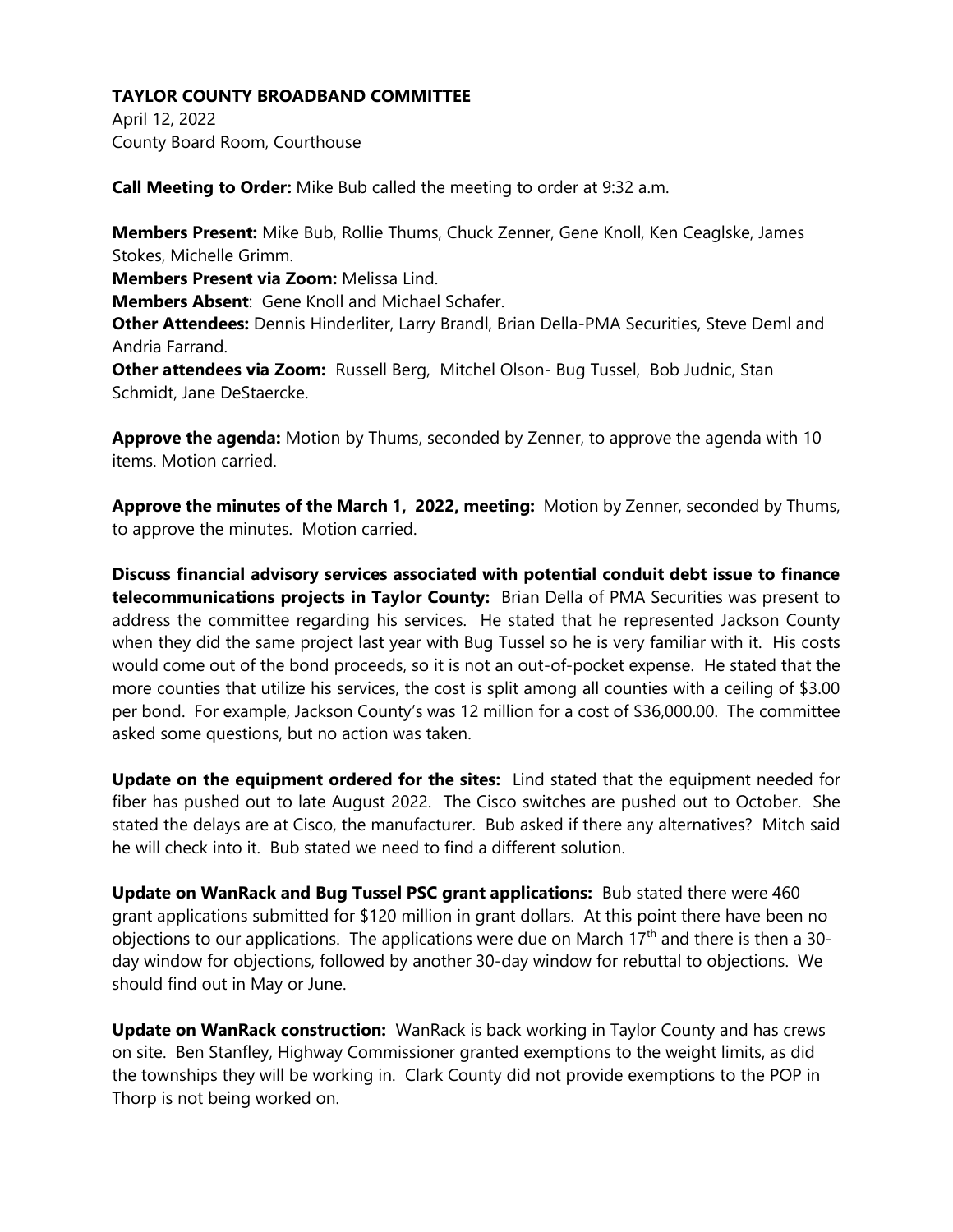**Set next meeting date:** The next meeting will be Tuesday, May 10th at 9:30 a.m.

**Adjourn:** Motion by Zenner, seconded by Thums, to adjourn. The meeting was adjourned at 10:40 a.m.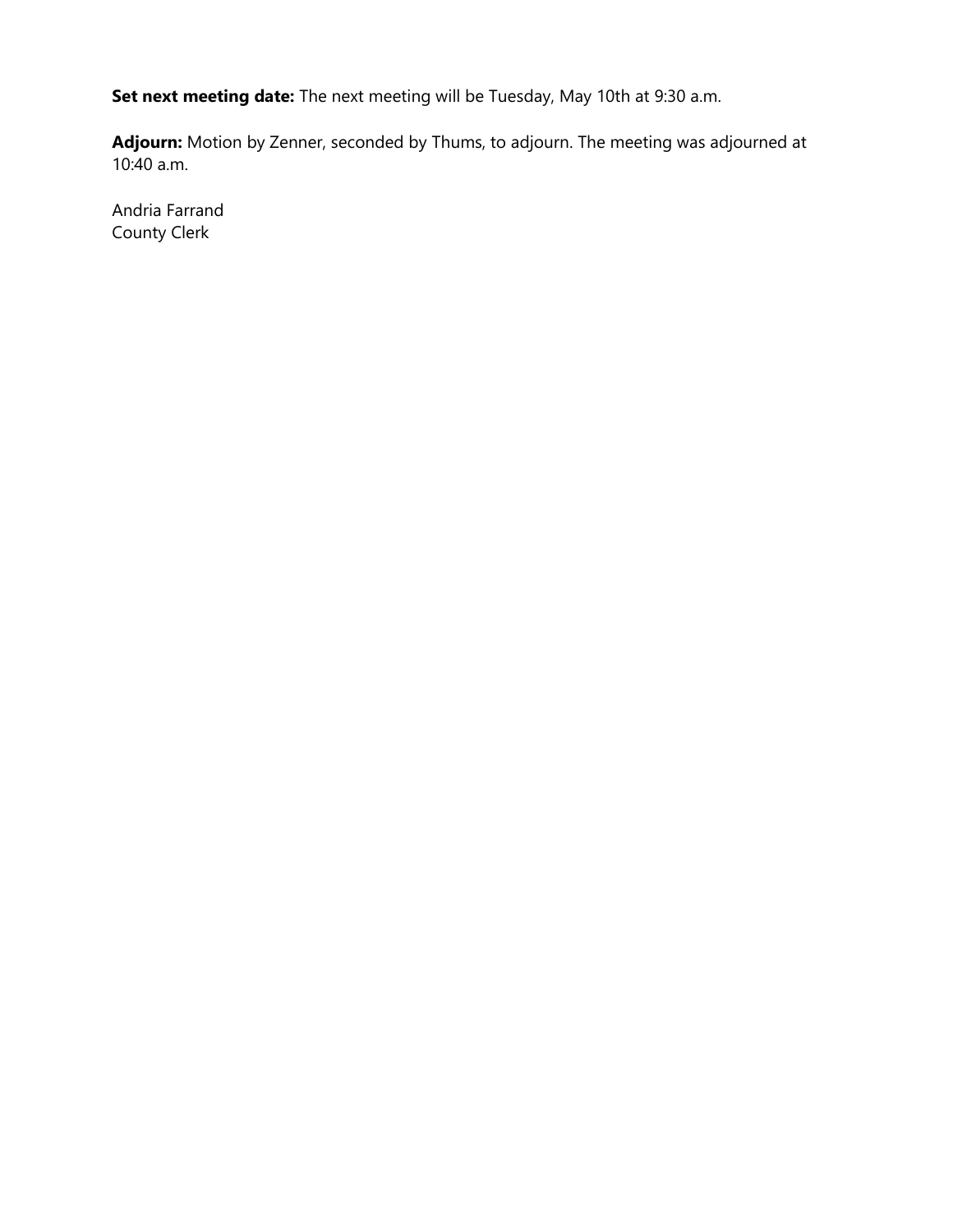March 1, 2022 County Board Room, Courthouse

**Call Meeting to Order:** Mike Bub called the meeting to order at 9:30 a.m.

**Members Present:** Mike Bub, Rollie Thums, Chuck Zenner, Gene Knoll, Ken Ceaglske, Dennis Hinderliter.

**Members Present via Zoom:** Mike Schaefer, James Stokes, Michelle Grimm and Melissa Lind. **Members Absent**: none.

**Other Attendees:** Lester Lewis, Larry Brandl, and Andria Farrand.

**Other attendees via Zoom:** Russell Berg, Blake Mayfield- WanRack, Mitchel Olson- Bug Tussel, Steve Schneider- Bug Tussel, Joe Svejda, Ben Stanfley, Bob Judnic, Stan Schmidt, Rebecca Speckhard-Quarles and Brady.

**Approve the agenda:** Motion by Thums, seconded by Knoll, to approve the agenda with 9 items. Motion carried.

**Approve the minutes of the February 8, 2022, meeting:** Motion by Zenner, seconded by Thums, to approve the minutes. Motion carried.

**Update on the equipment ordered for connections in County facilities:** Still waiting for an ETA on the internal switching unit for the Courthouse, which is a critical piece. Heartland Business Systems is designing the installation.

**Discuss/approve the proposal from Bug Tussel for Taylor County project:** Steve Schneider of Bug Tussel was present via Zoom and stated they are proactively working with AT&T, and the conduit and fiber are ordered in anticipation of us signing the contract. Supervisor Knoll asked for a breakdown of the budget and Schneider said they would send it. Knoll also asked for a timeline and the price to the consumer with the increase in cost, of not to exceed 14 million. Schneider stated it would be complete in 3 years, the goal is to have it significantly done by the end of 2023. The price to the consumer will stay in the \$50.00-\$62.00 range depending on fiber to the home or wireless. Rebecca Speckhard-Quarles and Brady was present via Zoom and had no concerns with the bonding resolution. Bug Tussel and WanRack will have an agreement to swap 4 fibers, with no revenue. Motion by Zenner, seconded by Thums, to approve the initial revenue bond financing for Bug Tussel. A roll call vote cast, all sixvoting aye, zero voting no, the motion carried.

**Next round of grant applications:** It was mentioned that the WanRack and Bug Tussel grant applications cannot overlap, so they will work together to combine their efforts. Zenner stated the Economic Development Committee met and will send letters of support to include with the grant applications. Farrand will send an email to the Town Chairs/Village Presidents and all Municipal Clerks asking for them to draft letters of support prior to their town meetings this week. Farrand will also ask Sue Emmerich to post a request for letters of support on the Chamber Facebook page. Grant applications are due March 17<sup>th</sup>.

**Other items for the Committee**: There was discussion on the WanRack contract amendment. Knoll suggested adding a penalty of \$5,000.00 per day that they're past the June  $30<sup>th</sup>$  deadline. Blake Mayfield of WanRack stated the installation crew is confident with the June 30<sup>th</sup> date of completion.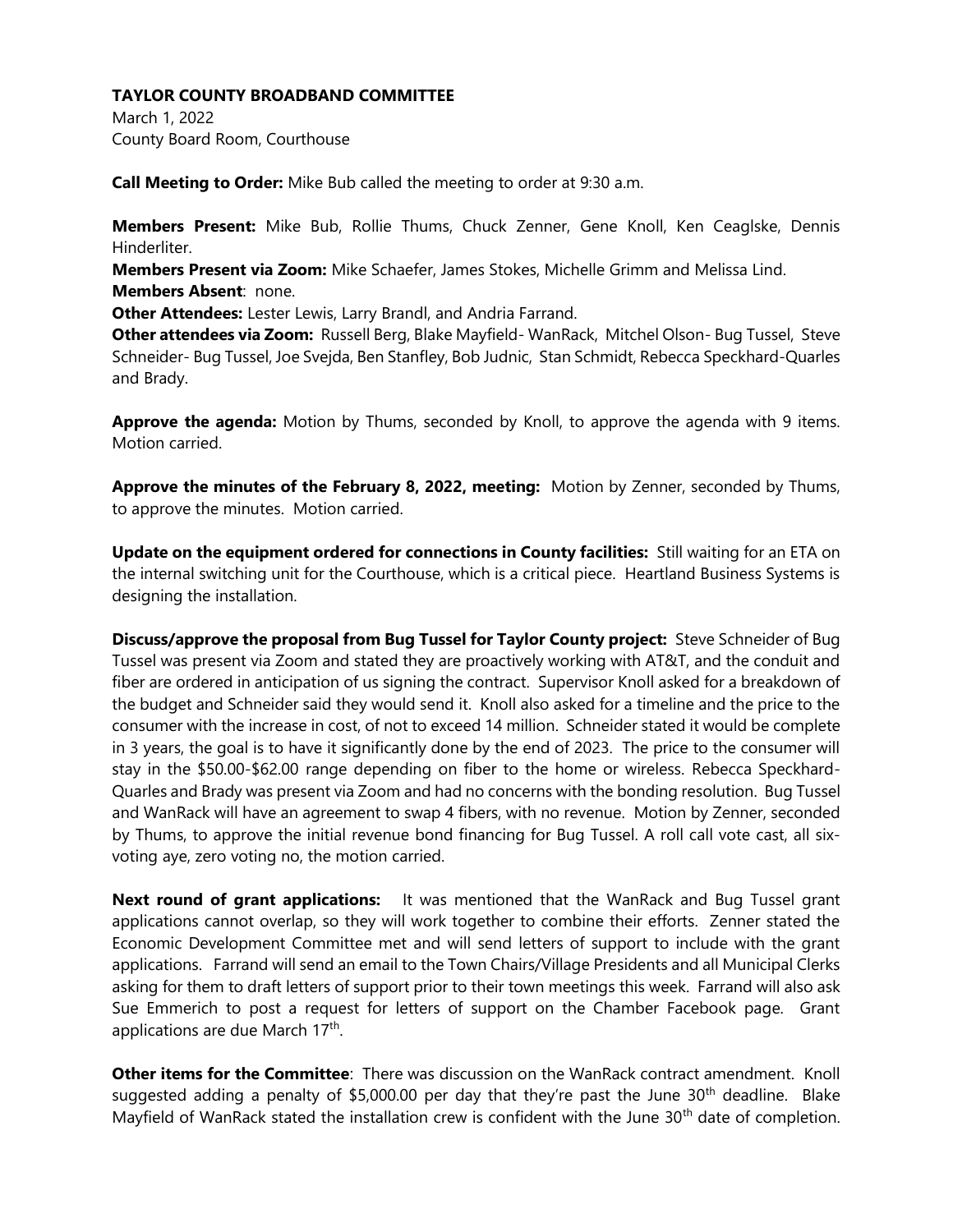They will start working again in Taylor County on April 1<sup>st</sup>. Thums suggested a \$1,000.00 per day penalty. Motion by Stokes, seconded by Zenner, to add a \$1,000.00 per day penalty if completed after June 30<sup>th</sup>. Six voted aye, one voted no (Bub). Motion carried.

**Set next meeting date:** The next meeting will be Tuesday, April 12at 9:30 a.m.

**Adjourn:** Motion by Zenner, seconded by Knoll, to adjourn. The meeting was adjourned at 10:35 a.m.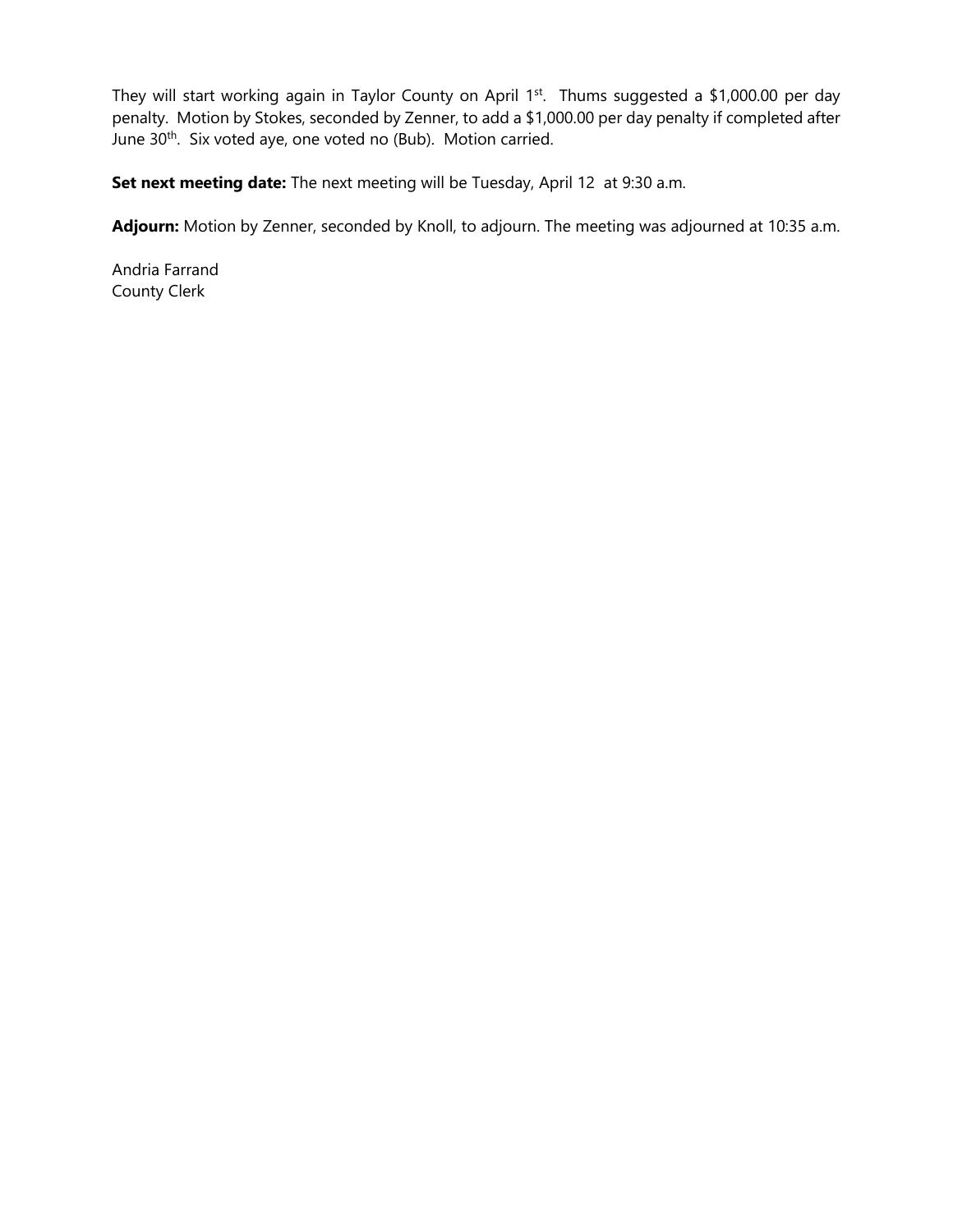February 8, 2022 County Board Room, Courthouse

**Call Meeting to Order:** Mike Bub called the meeting to order at 9:34 a.m.

**Members Present:** Mike Bub, Rollie Thums, Chuck Zenner, Ken Ceaglske, Dennis Hinderliter, Michelle Grimm.

**Members Present via Zoom:** Gene Knoll and James Stokes.

**Members Absent**: Mike Schaefer and Melissa Lind.

**Other Attendees:** Larry Brandl, Steve Deml and Andria Farrand.

**Other attendees via Zoom:** Russell Berg, Mitchel Olson of Bug Tussel, Jane De Staercke, Bob Judnic, Josh Klingbeil, Stan Schmidt and Jim Mass- Ciena.

**Approve the agenda:** Motion by Thums, seconded by Zenner, to approve the agenda with 12 items. Motion carried.

**Approve the minutes of the January 4, 2022, meeting:** Motion by Zenner, seconded by Thums, to approve the minutes. Motion carried.

**Update on the equipment ordered for connections in County facilities:** Equipment is ordered with Heartland Business Systems and is starting to arrive. Melissa and Jen will be involved with the installation and maintenance of the equipment as it is County owned. The Courthouse will be updated and stable before the town halls are added. The libraries, schools and town halls will all have; a 1G/second router, a wi-fi hot spot and possibly an outside antenna for the hot spot if needed. The town halls can also have an internal wired network if wanted. It was also suggested that the town halls add video conferencing equipment so residents can utilize it.

**Construction update:** 12 of the initial 15 sites are connected.

**Discuss proposal from Bug Tussel for Taylor County project:** Bug Tussel presented a revised proposal to the committee, with the additional towers as requested. They prefer 300-foot guy towers. The tower has a 180-foot radius with the guy wires. A question was raised, if they could put shorter towers near the airport and yes, it is a possibility. The committee will review the new proposal with Corporation Counsel. Olson will work with Courtney on the resolutions for the next Broadband Committee meeting and County Board session. Olson is also in touch with WanRack for collaboration and will keep us updated. Olson stated a timeline for connecting people to their network would be mid to late 2023.

**Update/approve partnership with Ntera, Town of Aurora and Taylor County:** Bub stated Ntera has now submitted an agreement with the Town of Aurora. Motion by Thums, seconded by Zenner to approve the lease agreement. Motion carried. The agreement was given to Earl Hinkel, Town Chairman, and it will be presented to the Aurora Town Board for approval.

**Next round of grant applications:** There was discussion about needing community letters of support to submit with our grant applications. Thums suggested running an ad in the Star News,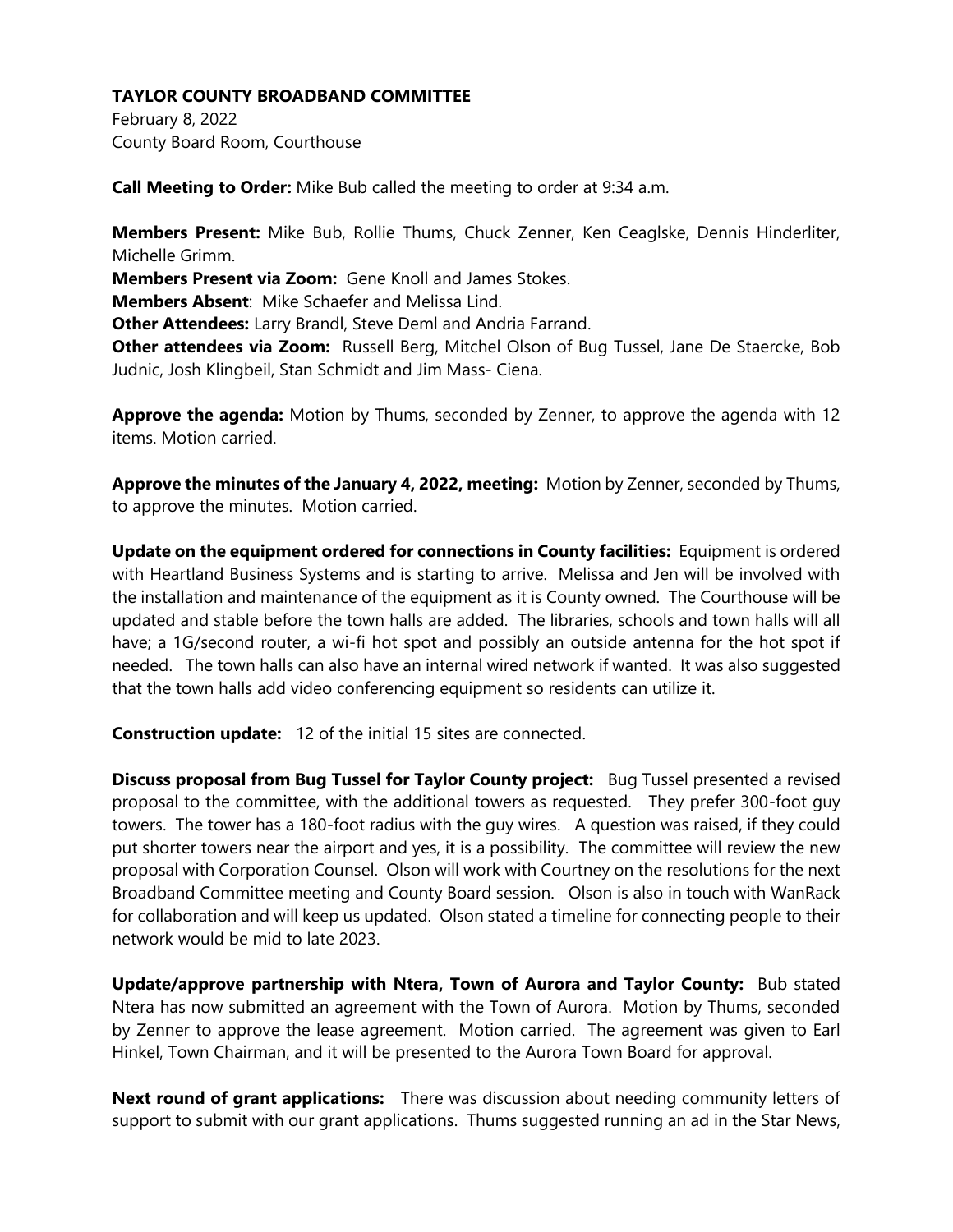asking residents to submit letters. Josh Klingbeil, Deputy Director of the Wisconsin Valley Library Service, stated that the libraries may be able to help with this, we just need to reach out to them. Grant applications are due March 17<sup>th</sup>.

**Other items for the Committee**: Bub stated he and Gene are working with Corporation Counsel on a document to send to WanRack asking for their date of completion.

**Set next meeting date:** The next meeting will be Tuesday, March 1<sup>st</sup> at 9:30 a.m.

**Adjourn:** Motion by Zenner, seconded by Ceaglske, to adjourn. The meeting was adjourned at 10:30 a.m.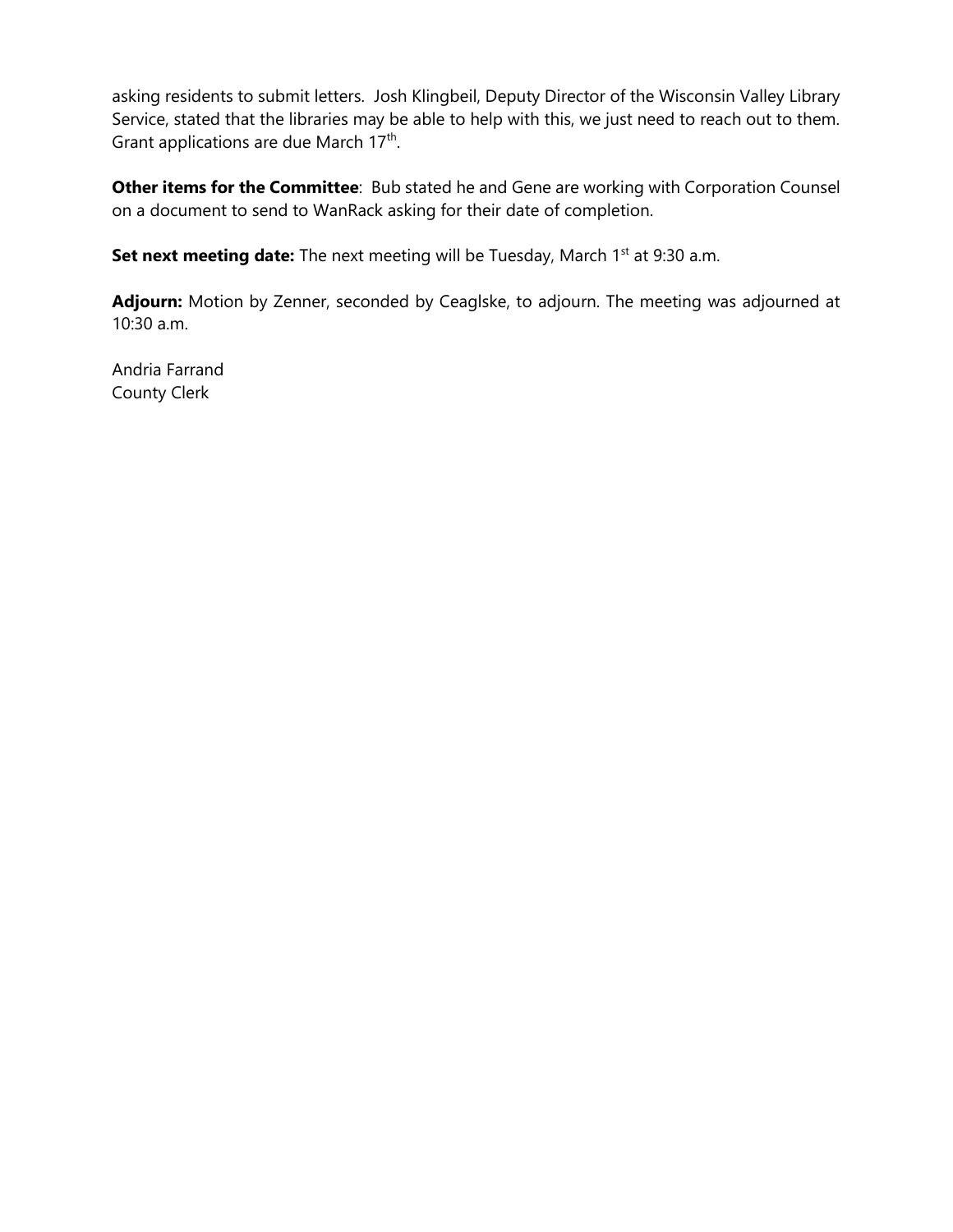January 4, 2022 County Board Room, Courthouse

**Call Meeting to Order:** Michael Bub called the meeting to order at 9:30 a.m.

**Members Present:** Michael Bub and Rollie Thums.

**Members Present via Zoom:** Chuck Zenner, Gene Knoll, Michelle Grimm, James Stokes and Melissa Lind.

**Members Absent**: Mike Schaefer and Ken Ceaglske.

**Other Attendees:** Earl Hinkel, Butch Frischmann, Ray Sackmann, Larry Brandl and Andria Farrand. **Other attendees via Zoom:** Russell Berg, Mitchel Olson of Bug Tussel, Blake Mayfield-WANRack, Steve Deml, Jane De Staercke, Candice Grunseth, Joe Svejda, Bob Judnic, Josh Klingbeil, Stan Schmidt.

**Approve the agenda:** Motion by Thums, seconded by Zenner, to approve the agenda with 13 items. Motion carried.

**Approve the minutes of the December 17, 2021 meeting:** Motion by Thums, seconded by Stokes, to approve the minutes. Motion carried.

Dennis Hinderliter arrived at 9:35 a.m.

**Update on the equipment ordered for connections in County facilities:** Lind stated that all equipment is on order and the total is about \$9000.00 less than the approved amount of \$375,000.00.

**ISP-Charter-Do we need to do anything to the current contract:** Berg stated, per a conversation with Chris Crawford of Charter, our current contract can stay as it is until the renewal in 2023. When the county's fiber is available, we contact them to connect.

**Construction update:** There have been several issues with damage in the Town of Roosevelt and it was suggested we talk to Courtney about drafting a contract amendment stating that our final payment won't be made until all is resolved, and also add a completion date. Bub will talk to Courtney.

**Discuss proposal from Bug Tussel for Taylor County project:** There are concerns from several regarding the proposed coverage in the southeast corner of the county, the Aurora area and the Lake Esadore area. Mitch of Bug Tussel stated there is flexibility where the towers go, and the cost is \$250,000.00-\$300,000.00 per tower. There are several municipalities interested in using their ARPA money to construct towers and Bug Tussel will reach out to them. Bub asked Bug Tussel to add the three additional towers; Little Black, Hammel and Aurora and re-submit their proposal.

**Update on Ntera and town of Aurora and Gilman:** Bub stated he sent a letter to Ntera to finalize the agreement, or we need to move on.